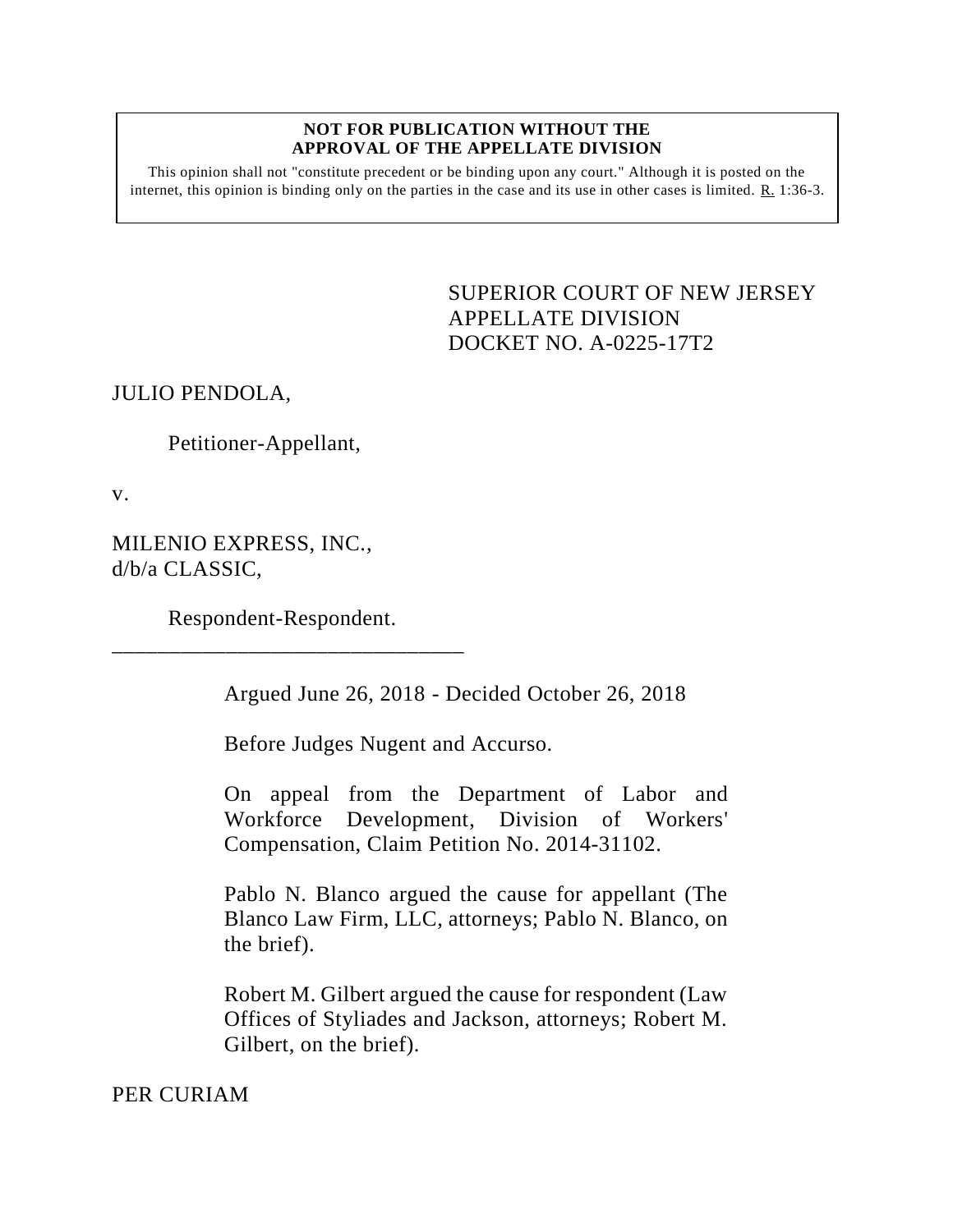The Division of Workers' Compensation dismissed Julio Pendola's claim petition for compensation benefits against Milenio Express, Inc. d/b/a Classic, on the basis that Pendola was not Classic's employee. Pendola appeals, claiming he established an employment relationship because his work was an integral part of Classic's business and controlled by the company. We agree and reverse.

Pendola, an auto cab driver in Newark, fractured his ankle in 2014 picking up a customer. The facts of Pendola's accident and injury are not at issue in this appeal.<sup>1</sup> The parties agreed to bifurcate the trial, with the court first addressing whether Pendola was an employee of Classic or an independent contractor. Only two witnesses testified, Pendola and Veronica Solano, a Classic supervisor.

Pendola testified he had worked exclusively as a driver for Classic since 2003, at first driving someone else's car. When he purchased his own car, a Crown Victoria, he consulted with Classic. Classic required that he paint the car silver, the color assigned the company by the City, and affix the Classic logo to the sides and front of the car, along with the company's telephone number. The company also required that he purchase a two-way radio to be installed in the car. Pendola testified he paid for all of those expenses as well as for his

l

We note, however, that the injury was a serious one, requiring surgery. Pendola had no other insurance and medical bills of over \$63,000, some of which were paid by charity care.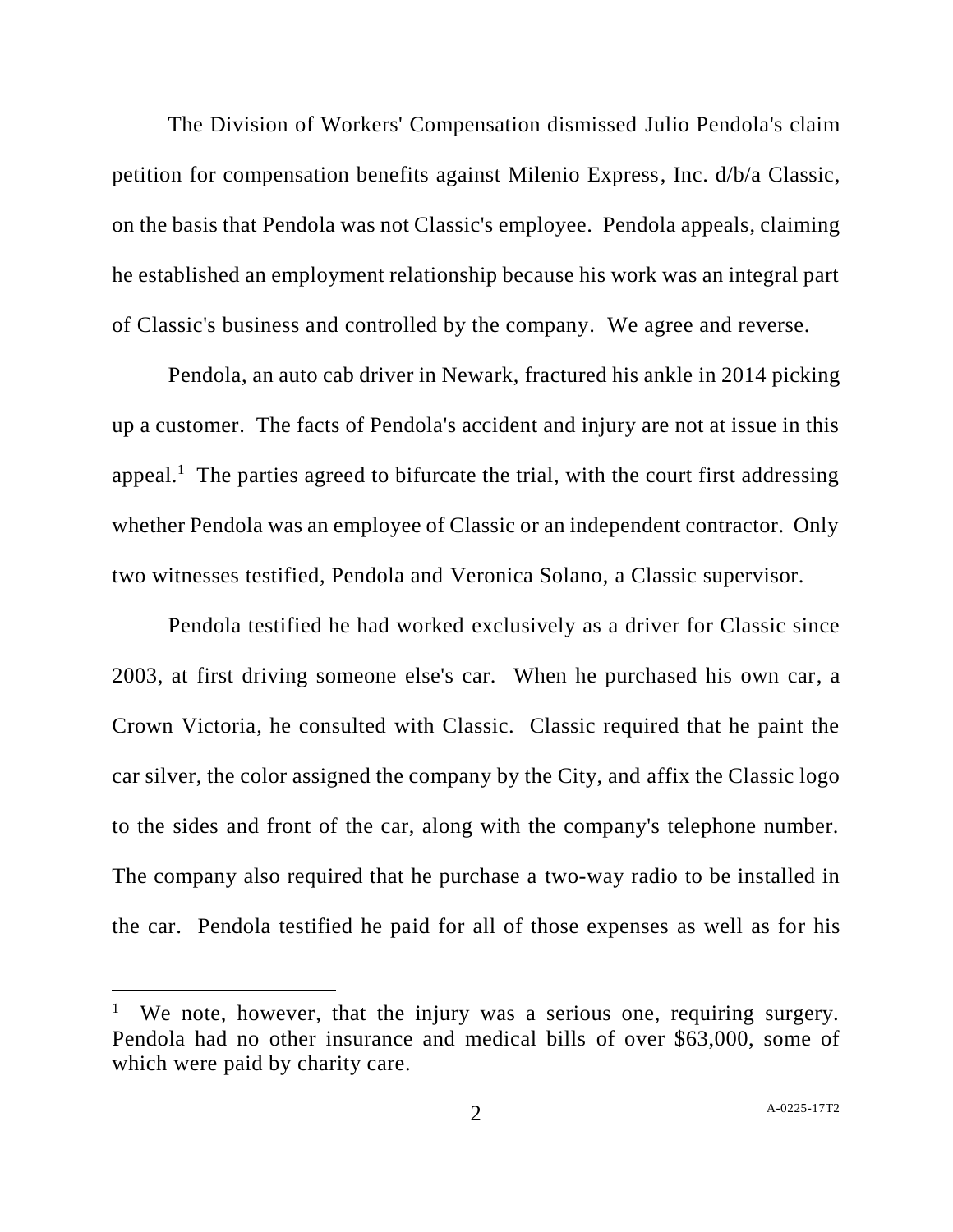medallion, gas, maintenance on his car and liability insurance. The company told him where to pick up customers and supplied him with business cards, receipts and vouchers, "whatever we needed to work," all bearing the Classic logo.

Pendola explained he was not permitted to pick up passengers off the street as a taxi driver would. The only passengers he was permitted to pick up were those dispatched through Classic. He testified he paid Classic \$150 a week and was permitted to keep all of his fares. He estimated he grossed between \$500 and \$700 a week. He could work whatever hours he chose. Pendola testified that Classic had rules for drivers, which they enforced. Asked what kind of rules, he said, "Like you had to get well dressed. Keep the car clean. Be polite with the people . . . [and] [b]e on time on the pick ups." If a driver failed to follow the rules, he would be suspended. Pendola said he was suspended a couple of times for picking up another driver's fare or being late for pick-ups. He testified that on those occasions he was suspended for a few hours or the rest of the day. He also claimed Classic stopped letting some drivers work after "they got nasty."

Pendola testified Classic was owned by six people and the company had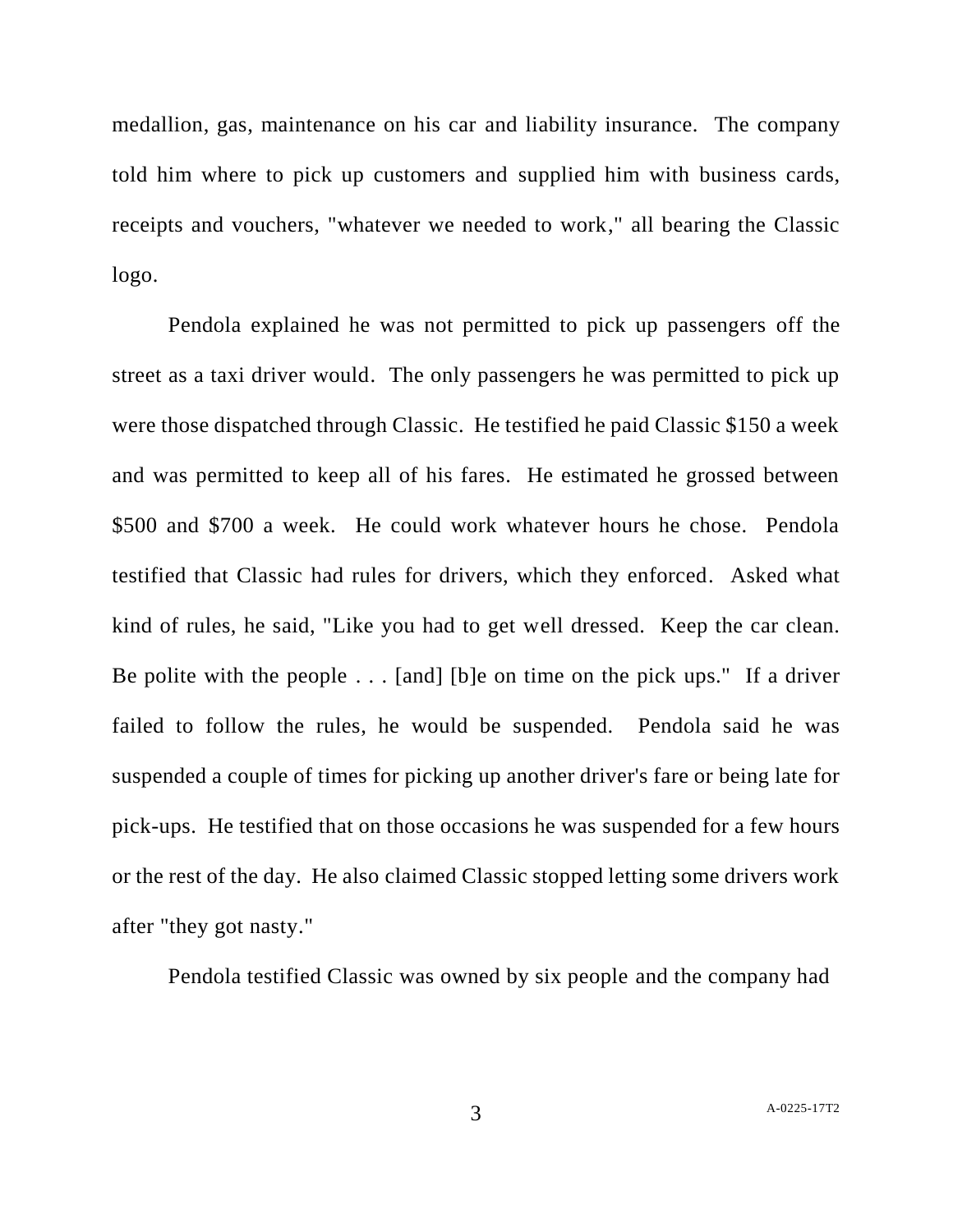over 100 cars. Driving for Classic was Pendola's only job and it represented his only source of income for his entire tenure.

Solano testified that Classic, although owned by one individual, her cousin, was "more of like a family business." "The people that supervise are family members" and "[m]ost of the family members also have vehicles working with the company." Solano testified that although she did not drive, her husband did, and they had "two more drivers" who rent the cars and pay the couple a weekly fee.

Solano testified that Classic is a "dispatching service." The drivers are "called independent owners/operators" who have their own cars, their own medallions and Classic charges them "a weekly dispatching fee for the service." Asked about the company's requirement that the drivers paint their cars silver and carry the Classic name and phone number, Solano explained that the "[t]he City of Newark Taxi Division requires that each company have a color" and that Classic had been assigned "the silver color for many years." "So if they're going to work with our transportation company they have to have our color; they have to have our logos." Solano further explained that the drivers also "have to have the Newark license in the back in case there's an accident . . . then the other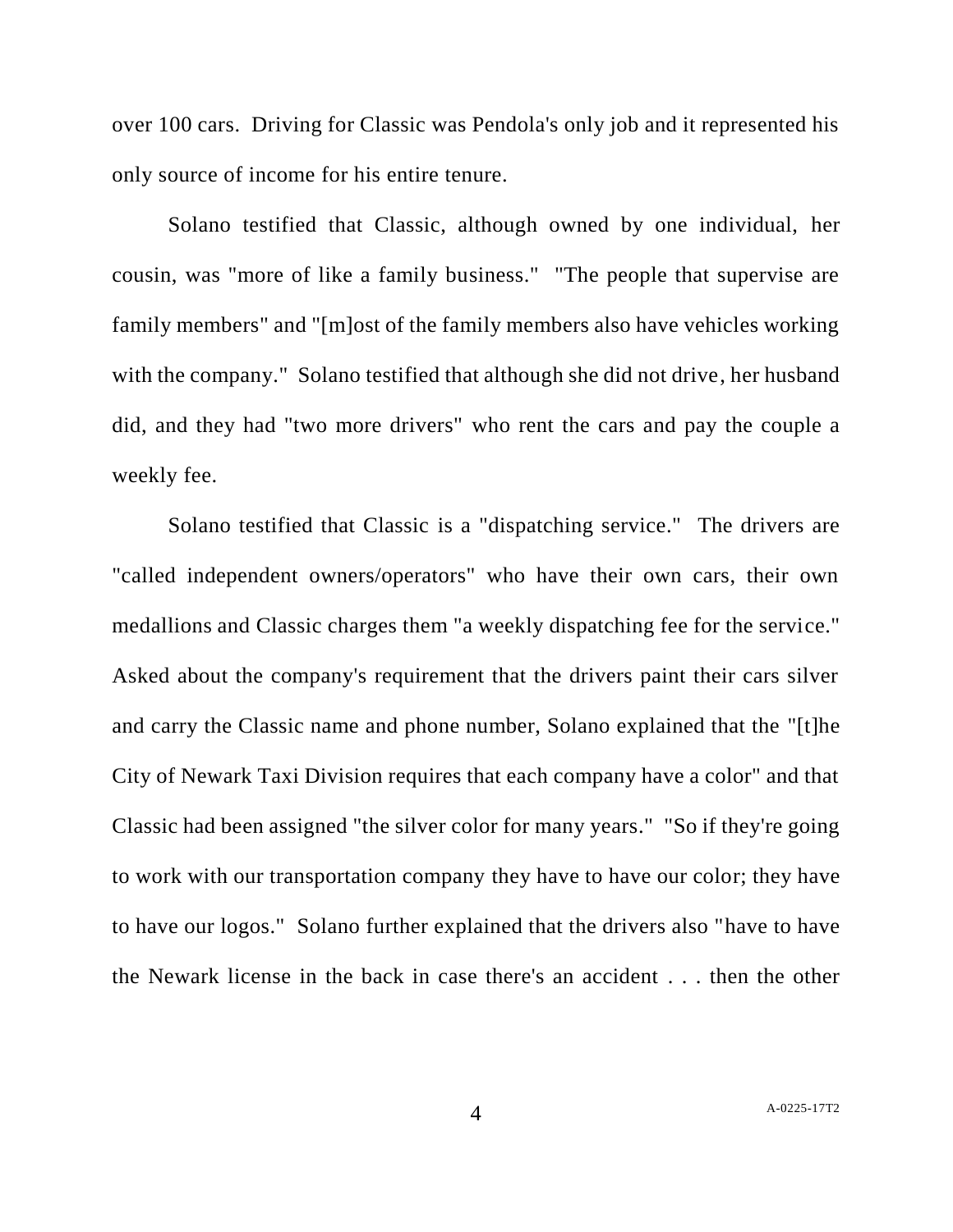person can actually see what company it is, what the auto cab license number is."

Solano testified that Classic is not a taxi service but an auto cab company and that its customers have to "call our office . . . for the ride." She explained that at the time of Pendola's accident, Classic "had two different [radio] channels at [its] office besides the phone operators."<sup>2</sup> When a driver

> would want to start to work[,] he would turn on the radio and he would listen to the dispatcher calling out the jobs and if he was close to one of those jobs he would what we say "punch for the ride" or "request the ride."

> He would press his microphone. The number would come up at the office so we would know that he was requesting that job. He would be put in a list along with the other people that are requesting the ride, and then the dispatcher will assign the ride according to who was next on the list, who was waiting longer for the next ride.

Solano explained that Classic does not "force [the drivers] to go and pick

up a certain fare. That's up to them. They're their own boss." She also testified that "[t]he rules that [the drivers] have to follow  $\dots$  are pretty much the ones that we enforce according to what [the] Taxi Division requests." Although

l

<sup>&</sup>lt;sup>2</sup> Since the accident, Classic has abandoned two-way radios and now dispatches drivers via computer tablets the drivers purchase themselves.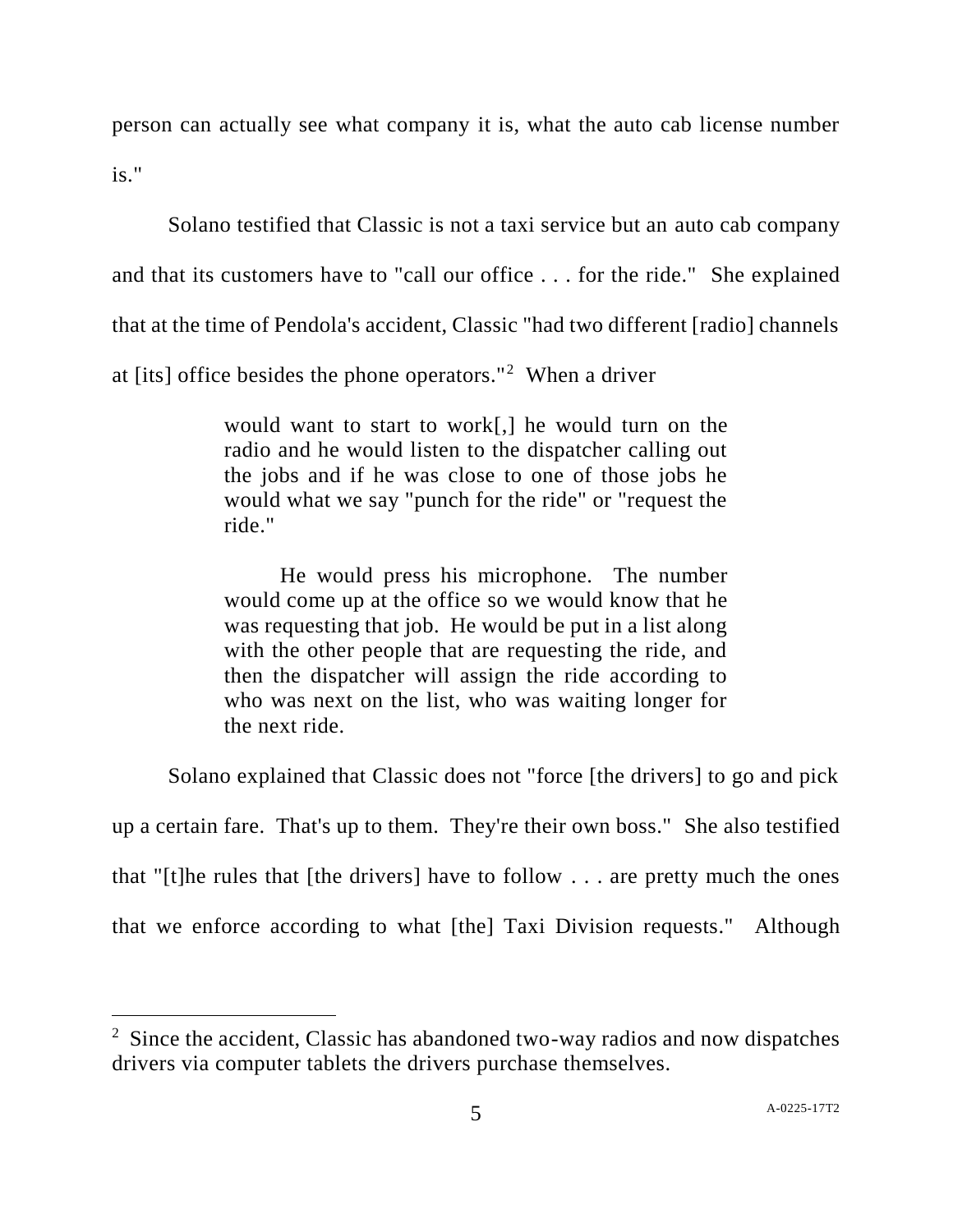testifying that Classic enforced the rules in order to "try to help [the drivers] out" by avoiding tickets issued by the Taxi Division, she conceded "[o]f course, we want our customers to have nice vehicles, clean vehicles, proper attired drivers, you know." Solano testified if a driver violated the rules, Classic "put them out for [two] hours." She provided an example of a customer calling and telling her "[t]he vehicle that I'm riding in right now is extremely dirty and has a hole in the floor." Solano said "[s]o I called the driver and I said: A customer is telling me that you have this and that. You need to come here so we can look at the vehicle, and you are going to be out until you do so. You have [two] hours."

When asked whether Classic routinely inspected the drivers' cars, Solano responded: "We have — we don't really do it but we have certain people that check the vehicles and if they see that there's something they will call us and they'll tell us: That person needs to go to a car wash. The car is dirty." She testified that Classic did not furnish any equipment for the drivers but provided them with Classic "business cards, receipts, vouchers for credit cards that they would need" and sometimes purchased key chains and pens for them "to give to the customers." Solano also explained the company advertised its transportation service via a website and has "an app for our customers . . . to request service."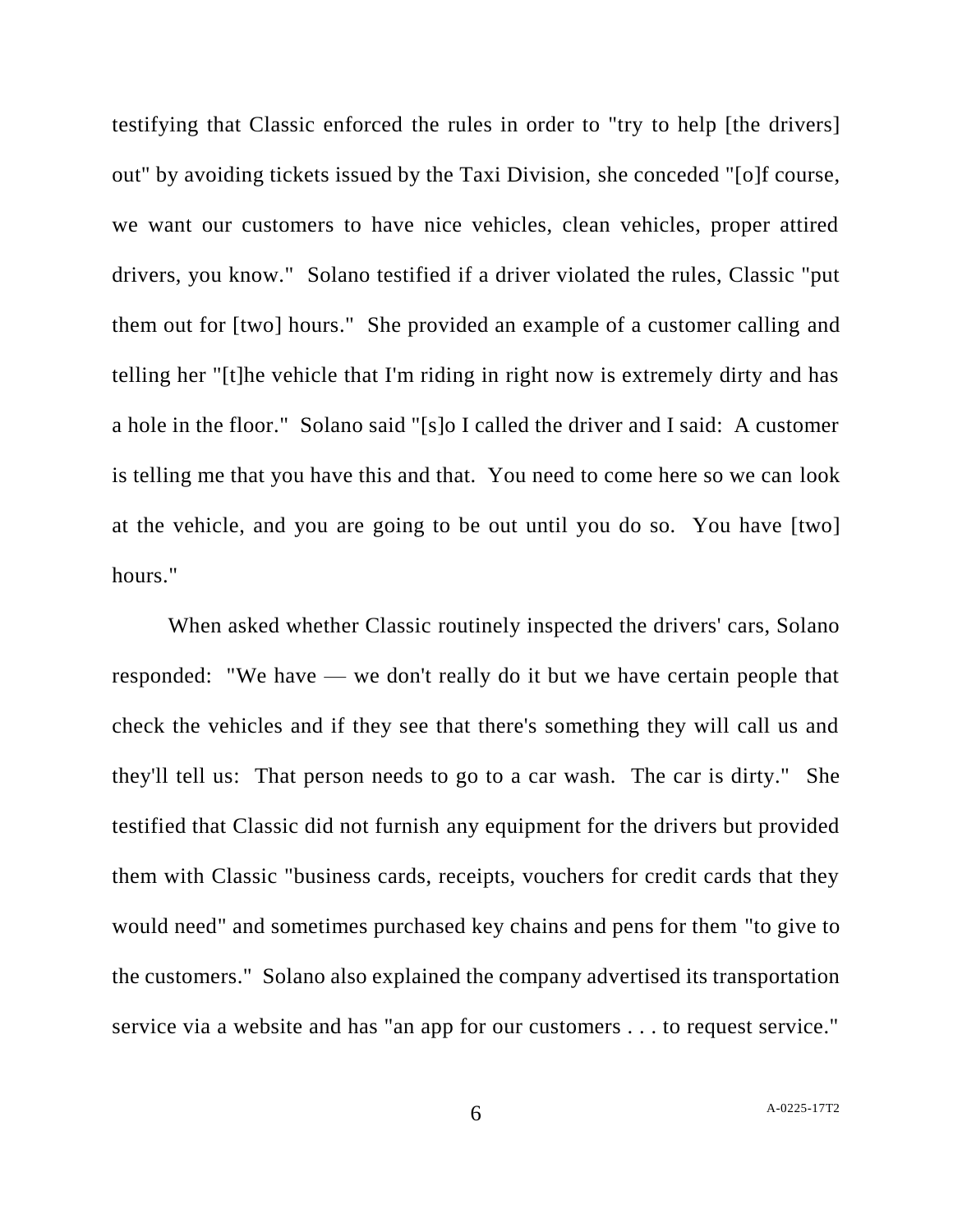She testified that Classic has no written agreements with the drivers and "[t]hey don't receive a 1099 or anything from us. They're not our employees." She did, however, concede that Classic drivers were not free to pick up fares in a silver Classic car dispatched through another company, explaining "[t]hey're auto cabs and that's how it works."

Applying the twelve-factor Pukowsky<sup>3</sup> test, the framework the Court adopted "for assessing a worker's employment status in the context of social legislation" in D'Annunzio v. Prudential Insurance Co. of America, 192 N.J. 110, 122-24 (2007), and "endorse[d] for purposes of determining whether the Compensation Act applies" in Estate of Kotsovska ex rel. Kotsovska v.

[Ibid. (citation omitted).]

l

<sup>3</sup> Pukowsky v. Caruso*,* 312 N.J. Super. 171, 182-83 (App. Div. 1998). The twelve factors are as follows:

<sup>(1)</sup> the employer's right to control the means and manner of the worker's performance; (2) the kind of occupation-supervised or unsupervised; (3) skill; (4) who furnishes the equipment and workplace; (5) the length of time in which the individual has worked; (6) the method of payment; (7) the manner of termination of the work relationship; (8) whether there is annual leave; (9) whether the work is an integral part of the business of the "employer[";] (10) whether the worker accrues retirement benefits; (11) whether the "employer" pays social security taxes; and (12) the intention of the parties.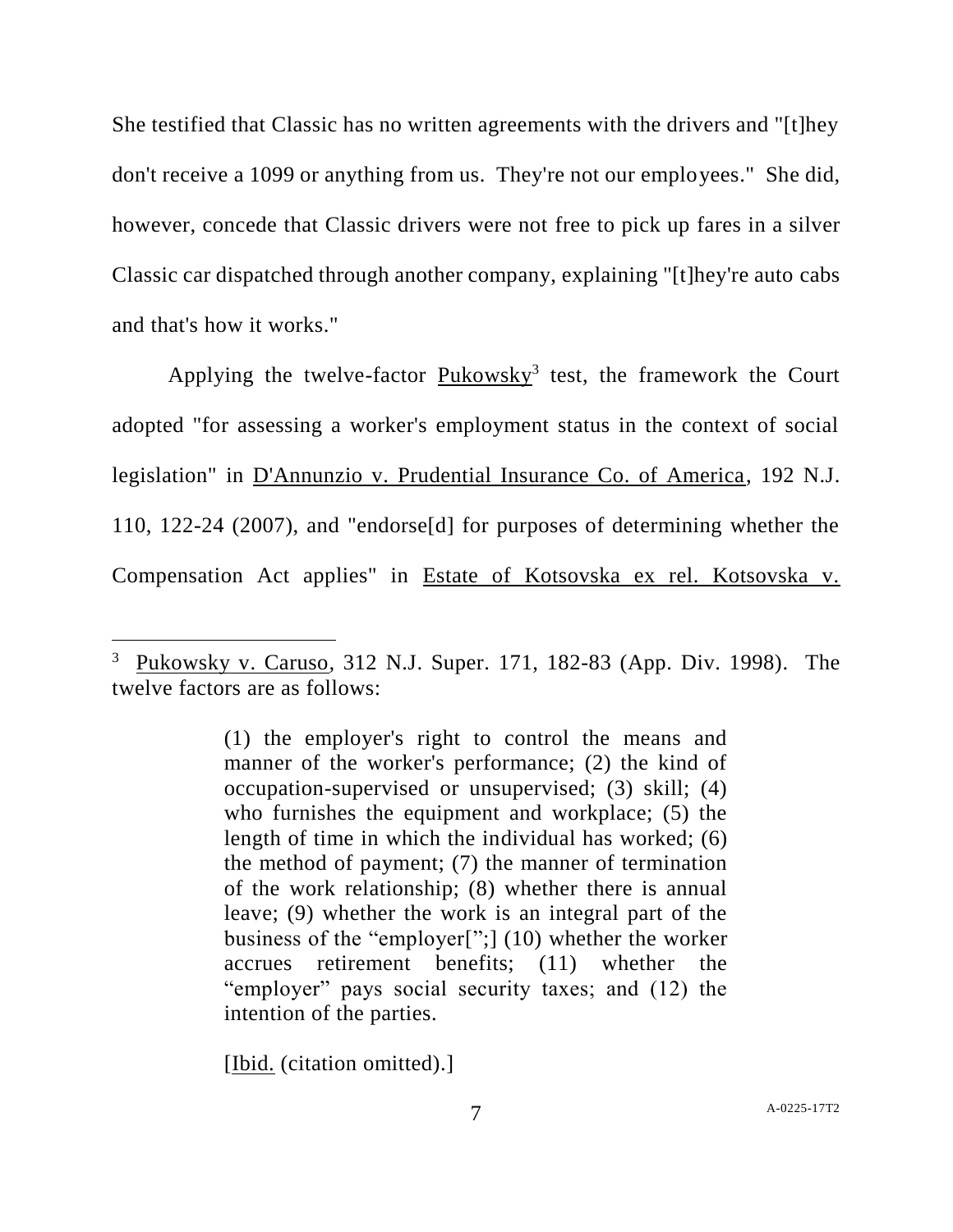Liebman, 221 N.J. 568, 576, 595 (2015), the compensation judge concluded Pendola was not an employee of Classic. The judge found Classic "exercised very little control over the means and manner of [Pendola's] performance." He noted that although Pendola was required by the "Taxi Division to paint his vehicle silver and to place the name 'Classic'" and the company's phone number on it, "he was otherwise left on his own to drive and pick up fares and unaccountable to Milenio/Classic." The judge noted Pendola set his own schedule and was free to accept or reject the fares dispatched to him by Classic.

The judge also found Classic did not supervise Pendola, that he was required to have an auto cab license and comply with the rules of the Taxi Division, that he furnished his own car and that, although he had been "associated with" Classic for eleven years, it was "only to the extent of being a driver of an auto cab which was dispatched by Milenio/Classic." The judge further found Pendola received no salary from Classic but was required to pay a dispatching fee of \$150 per week. As to factor seven, the manner of termination of the relationship, the judge found that Pendola "would only be prohibited from operating an auto cab by the Taxi Division for failing to comply with the Taxi Division rules and regulations, which would result in the revocation of his auto cab license by the Taxi Division." The judge found there was no annual leave.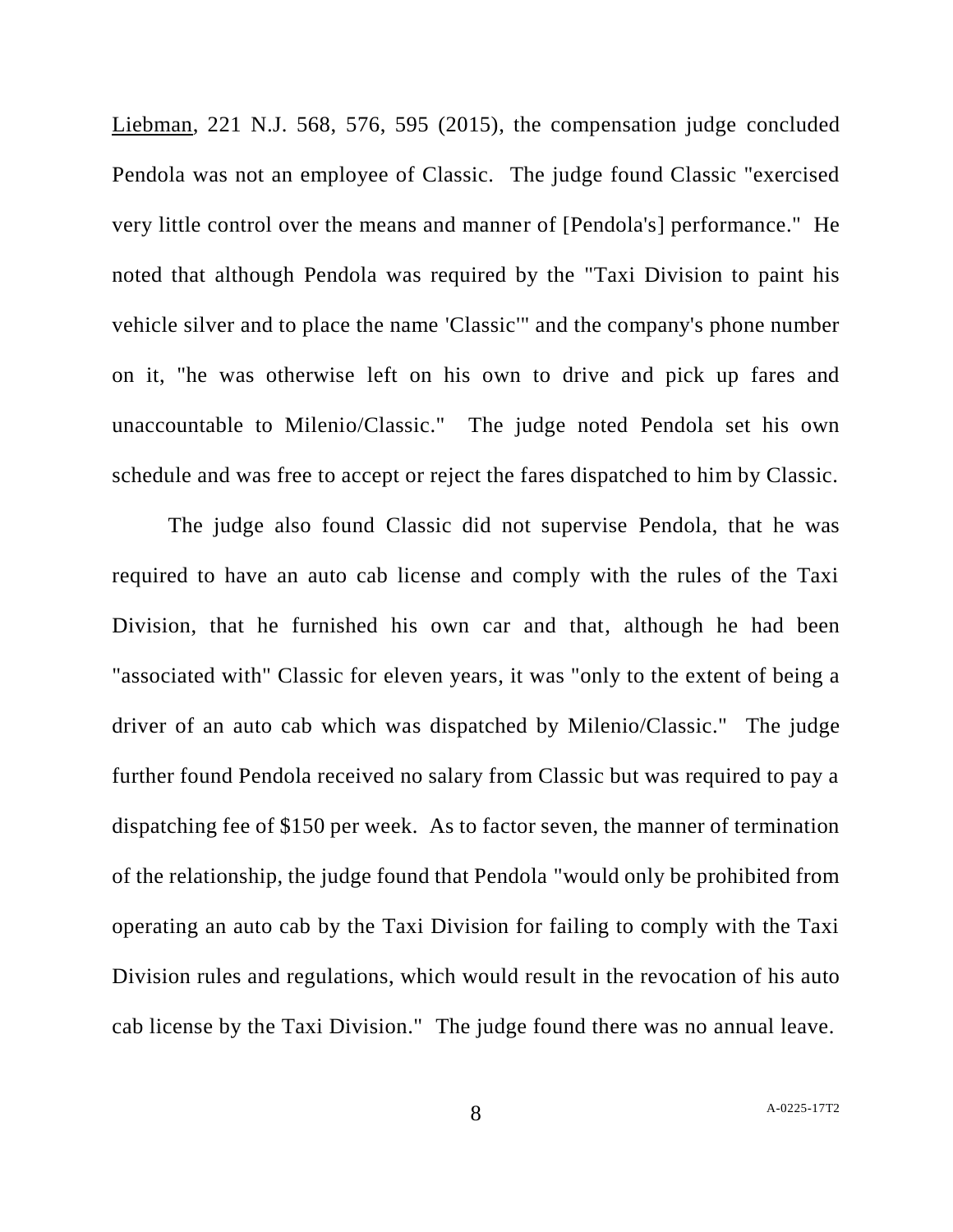As to factor nine, whether Pendola's work was an integral part of Classic's business, the judge found Classic's business was "dispatching [Pendola] and drivers of auto cabs." He found Classic was not dependent on Pendola, reasoning that were he "not available to transport a fare, another cab driver was waiting to do so. No one driver was essential to the effective functioning of the business."

The judge further found that Pendola did not accrue retirement benefits and Classic did not pay social security taxes. As to the final factor, the judge found "based upon the arrangement" between the parties, "it is clear there was no intention that petitioner was to be an employee of Milenio/Classic."

Pendola appeals, arguing the compensation court underestimated the degree of control Classic exercised over its drivers relevant to factor one of the Pukowsky test and misconstrued critical factor nine, representing the "relative nature of the work test," which measures "the extent of the economic dependence of the worker upon the business he serves and the relationship of the nature of his work to the operation of that business." Marcus v. E. Agric. Ass'n, Inc., 58 N.J. Super. 584, 603 (App. Div. 1959) (Conford, J.A.D., dissenting), rev'd on dissent, 32 N.J. 460 (1960). We agree.

9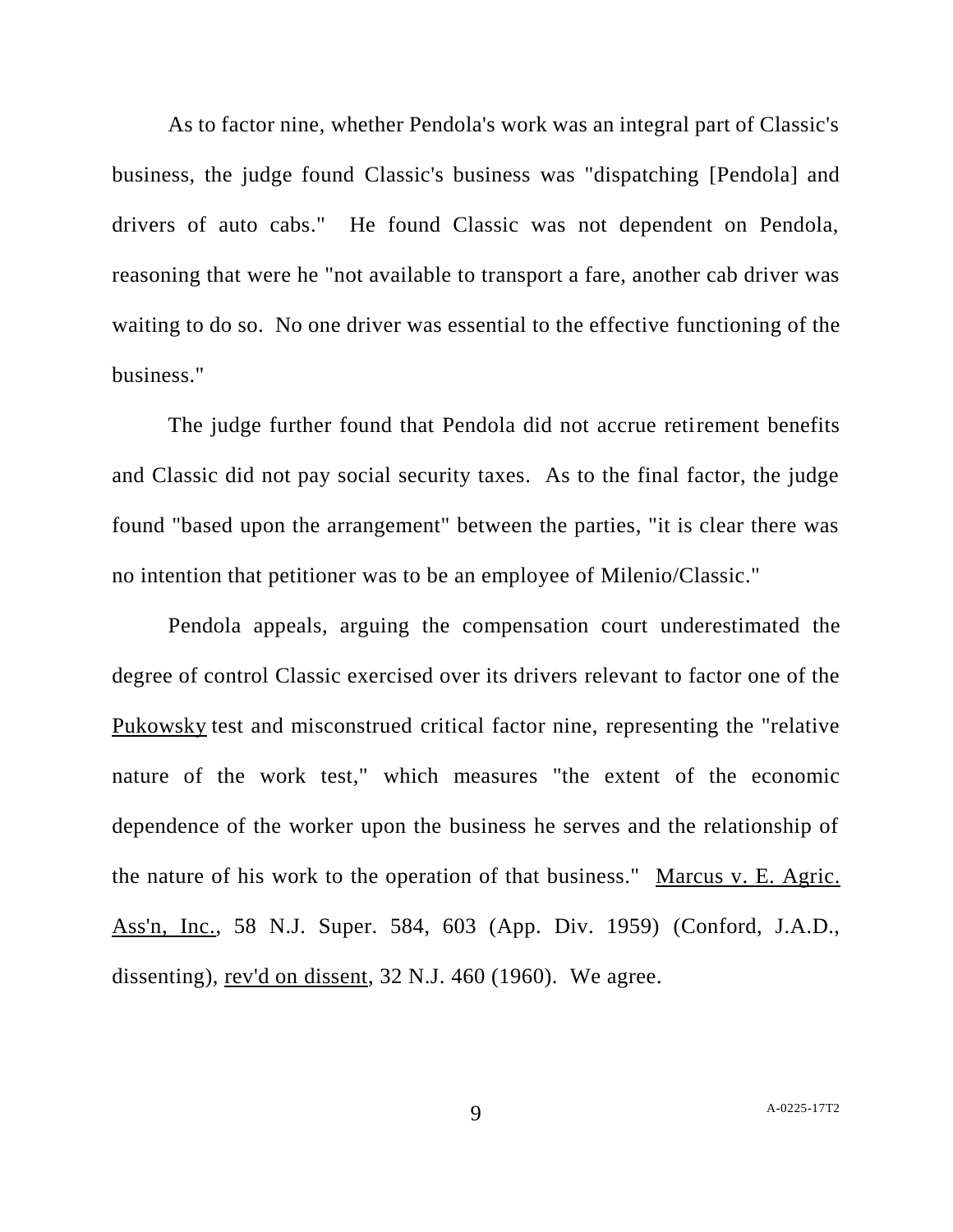Because the question before us involves an interpretation of law and the legal consequences of established facts, our review is de novo. Manalapan Realty, L.P. v. Twp. Comm. of Twp. of Manalapan, 140 N.J. 366, 378 (1995). The Supreme Court has reiterated on numerous occasions that our State's comprehensive statutory scheme of workers' compensation coverage "for the compensation of injured workers 'is remedial social legislation and should be given liberal construction in order that its beneficent purposes may be accomplished.'" Cruz v. Cent. Jersey Landscaping, Inc., 195 N.J. 33, 42 (2008) (quoting Torres v. Trenton Times Newspaper, 64 N.J. 458, 461 (1974)).

As the Court held in D'Annunzio, and reiterated in Kotsovska, "when 'social legislation must be applied in the setting of a professional person or an individual otherwise providing specialized services allegedly as an independent contractor,' the trial court should consider three factors: '(1) employer control; (2) the worker's economic dependence on the work relationship; and (3) the degree to which there has been a functional integration of the employer's business with that of the person doing the work at issue.'" Kotsovska, 221 N.J. at 594 (quoting D'Annunzio, 192 N.J. at 122); see also Hargrove v. Sleepy's, LLC, 220 N.J. 289, 310 (2015) (emphasizing those three of the twelve Pukowsky factors as most pertinent when applying socially remedial legislation).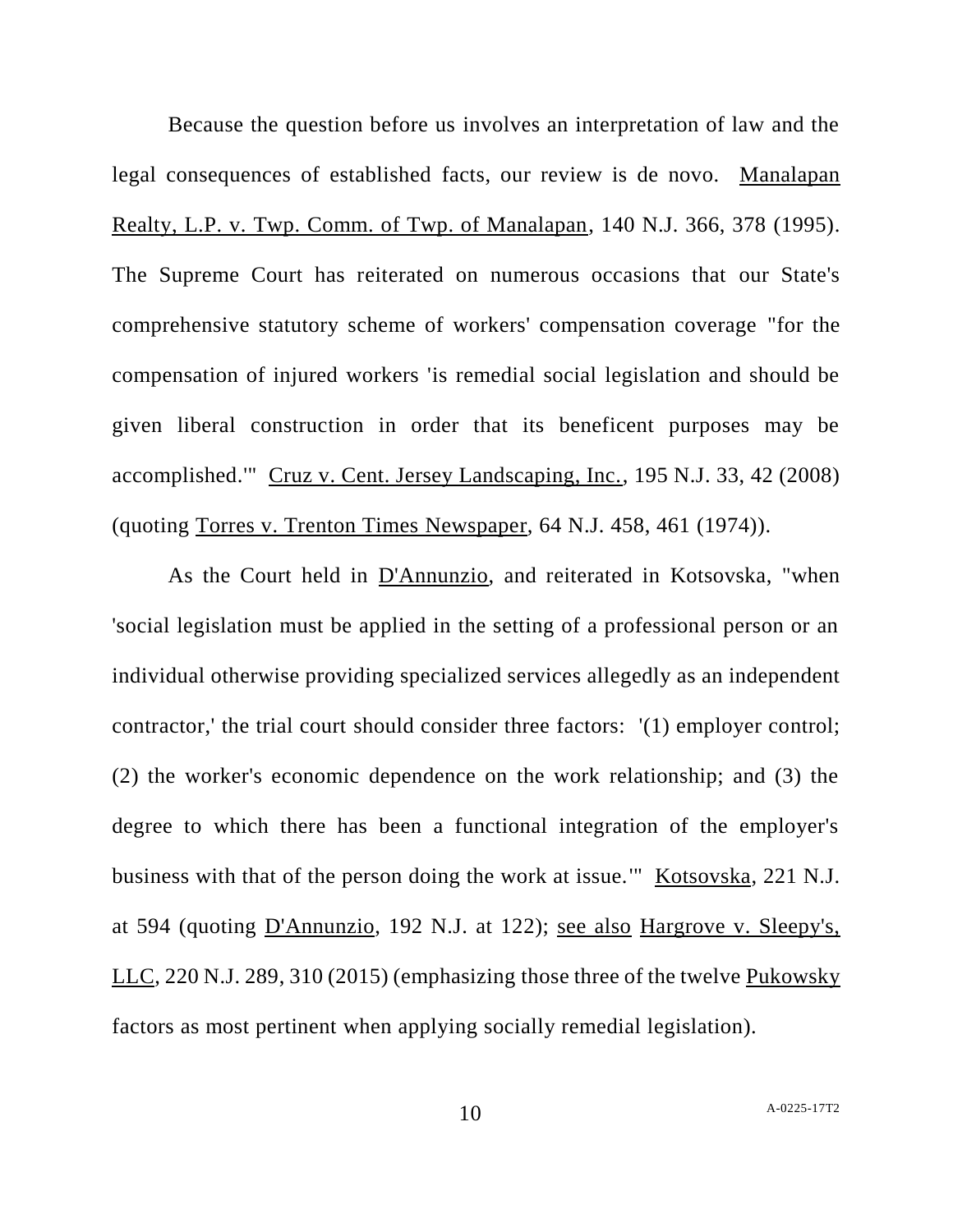Here, of course, there was no dispute regarding Pendola's economic dependence on Classic. Pendola had been driving for Classic for eleven years, and it was his sole source of income. Although one could debate whether the requirement that Pendola paint his car silver and display prominently the Classic name and phone number was indicia of control by Classic or merely enforcement of Newark auto cab regulations, other aspects of the relationship point unequivocally to a significant level of control by Classic over its drivers.

Besides requiring its drivers install a two-way radio in the cars, at their expense, the drivers were subject to Classic's rules as to which drivers would receive a dispatched fare. Drivers were not free to pick up any nearby passenger calling Classic for a ride. They were required, pursuant to rules established by Classic, to request the ride from the dispatcher, who would decide which driver would pick up the passenger based on how long the driver had waited since his last fare. Further, as explained by Classic supervisor Solano, when customers complained about the condition of a car, a supervisor would immediately contact the driver and tell him, "[y]ou need to come here so we can look at the vehicle, and you are going to be out until you do so. You have [two] hours." The testimony demonstrated not only that Classic maintained rules for its drivers, but that it enforced them.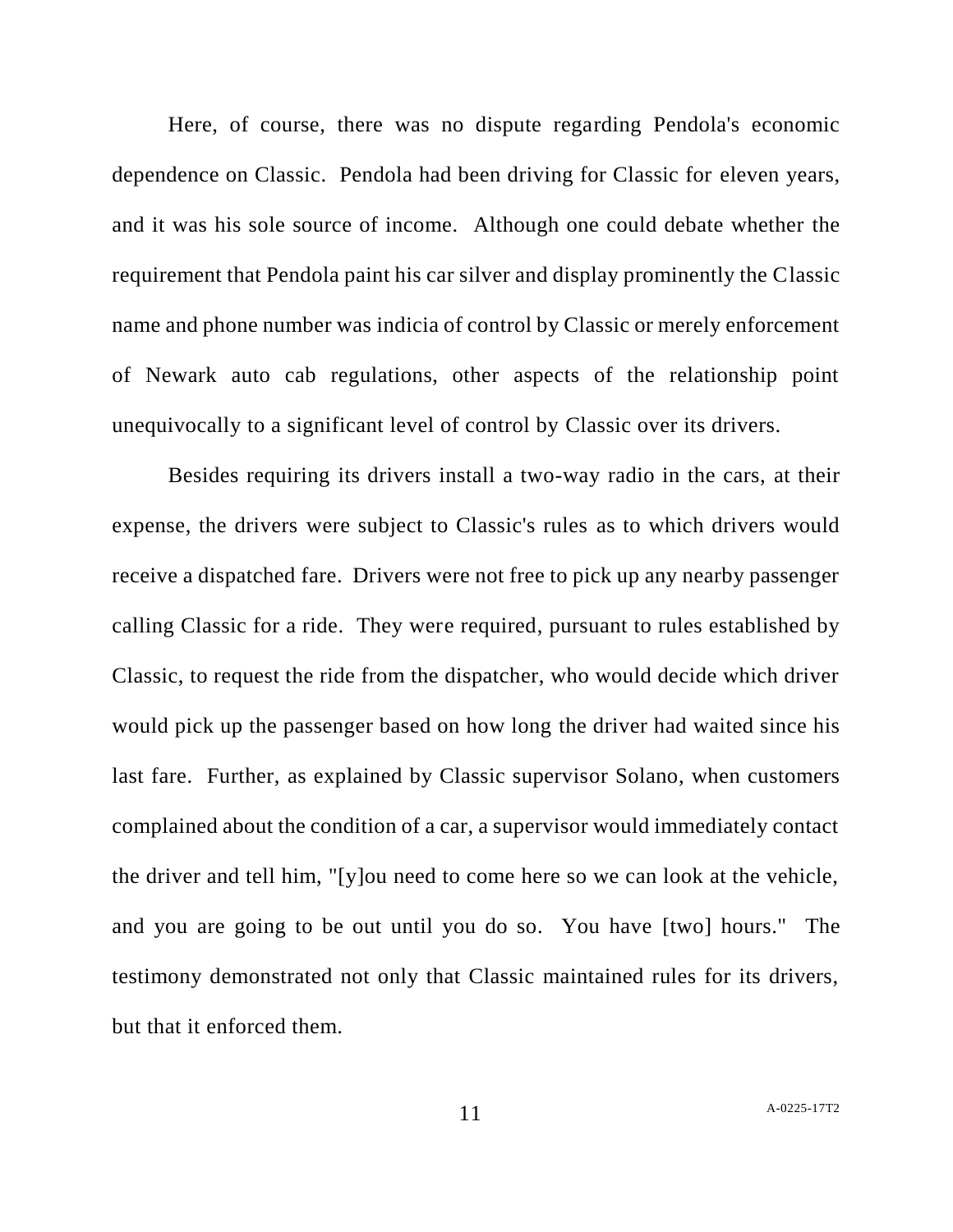Even more important, however, we conclude the judge of compensation misapplied factor nine, "whether the work is an integral part of the business of the 'employer.'" Pukowsky, 312 N.J. Super. at 183. As Justice LaVecchia explained in D'Annunzio, that factor "allows for examination of the extent to which there has been a functional integration of the employer's business with that of the person doing the work." 192 N.J. at 123.

> Several questions elicit the type of facts that would demonstrate a functional integration: Has the worker become one of the "cogs" in the employer's enterprise? Is the work continuous and directly required for the employer's business to be carried out, as opposed to intermittent and peripheral? Is the professional routinely or regularly at the disposal of the employer to perform a portion of the employer's work, as opposed to being available to the public for professional services on his or her own terms? Do the "professional" services include a duty to perform routine or administrative activities? If so, an employer-employee relationship more likely has been established.

[Id. at 123-24.]

Asking those questions here, in our view, makes plain the functional integration of Pendola's work into Classic's business. It cannot be seriously disputed that Pendola was one of the "cogs" in Classic's operation. His work as a driver willing to provide the rides Classic arranged was essential to the success of its business. The work of the drivers was certainly continuous, Classic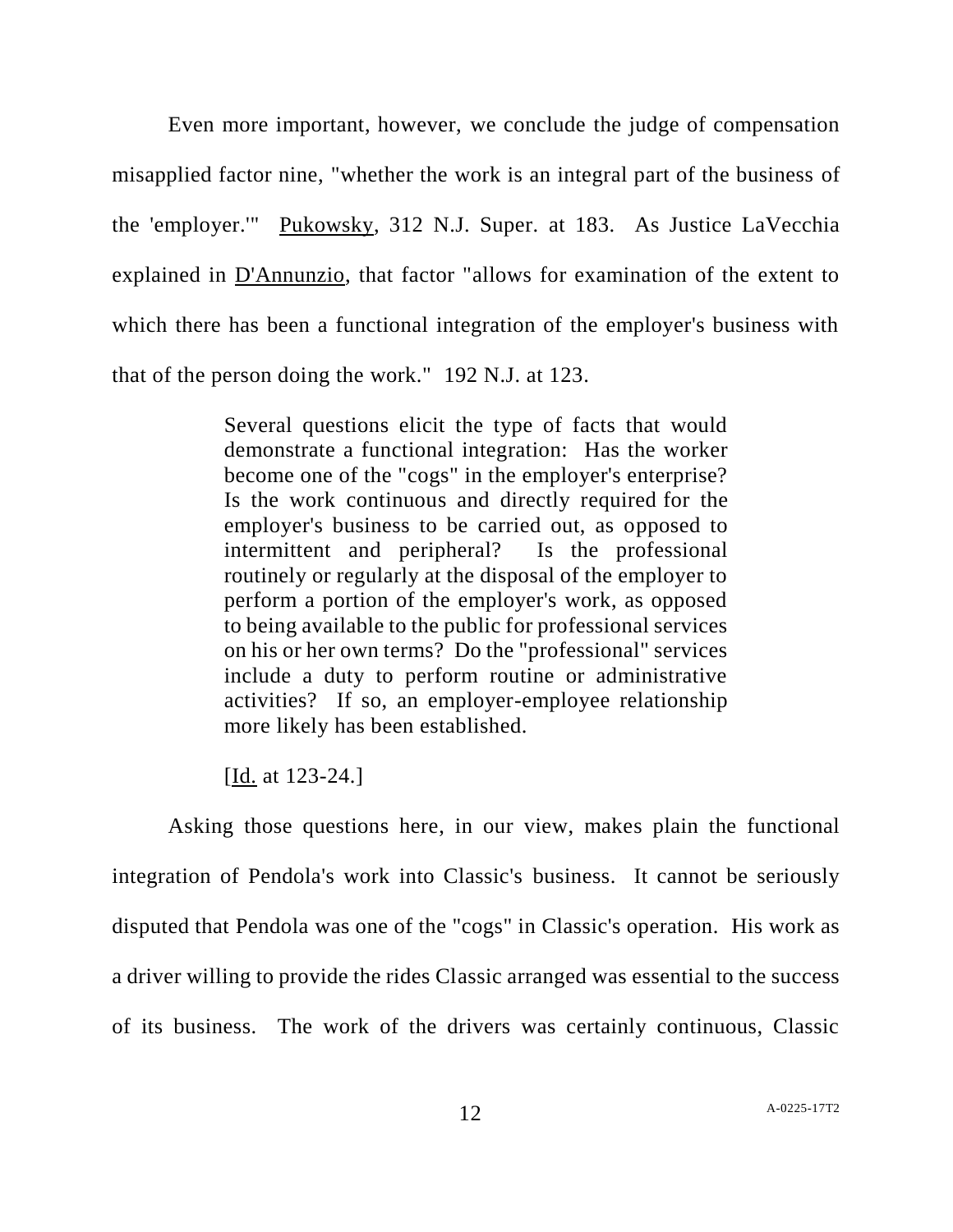operated twenty-four hours a day, and thus needed many drivers day and night to carry out its operations. Drivers such as Pendola could not use their own silver Classic car to pick up fares dispatched from competitors of Classic or those attempting to call them directly. The drivers were thus prohibited from using their own cars to further any business but Classic's. And although a driver's passengers or hours might vary, the daily routine of picking up Classic's customers and delivering them to their destinations throughout Newark did not change.

We agree with Pendola that the judge of compensation's finding that Classic's business was limited "solely [to] dispatching [Pendola] and drivers of auto cabs" is not supported by the evidence. Although Solano began her testimony by asserting that Classic was only "a dispatching service," she also referred to it as a "transportation company" and the riders as Classic's customers, who Classic wooed with web ads, apps, keychains and pens with the company's name and "nice vehicles, clean vehicles" and punctual, "proper attired drivers." We also agree with Pendola that the judge of compensation erred in finding that Classic was not dependent on Pendola because if he "was not available to transport a fare, another auto cab driver was waiting to do so." The compensation judge's finding that "[n]o one driver was essential to the effective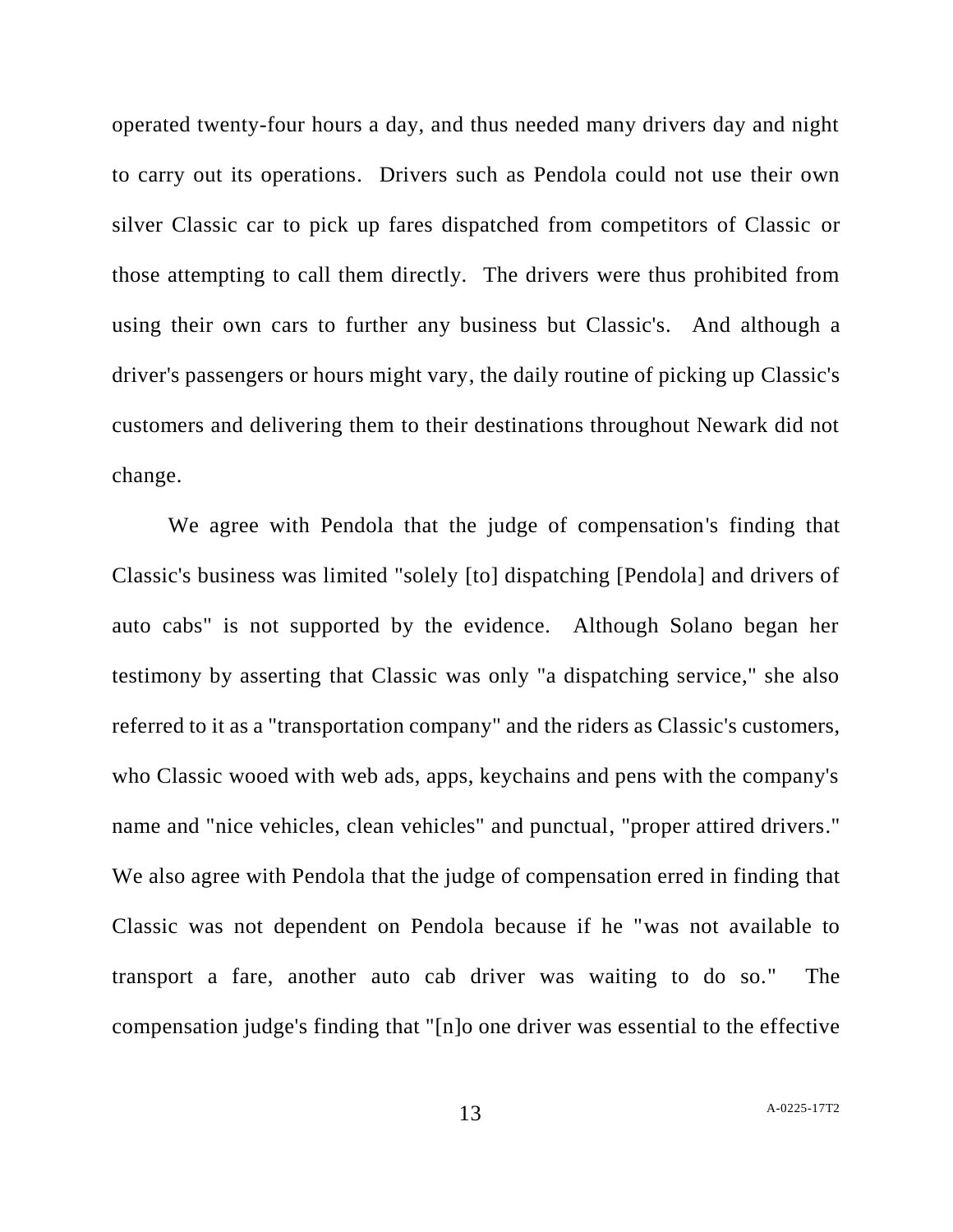functioning of the business" misapprehends the test. The point, of course, is that Classic was dependent on Pendola and other drivers like him. That the business required multiple drivers to operate does not reduce Pendola's importance to Classic's business or make him any less a "cog" in Classic's enterprise. D'Annunzio, 192 N.J. at 123. Accordingly, we conclude that application of the Pukowsky test establishes Pendola as an employee of Classic under our workers' compensation laws.

We are not the first panel of this court to conclude that Classic's drivers are its employees and not independent contractors. In 1999, another panel considering the same question concluded that "according to the criteria of the 'relative nature of the work' test, each of Classic's taxicab [sic] drivers was an integral part of its total operation and that they were therefore 'employees' for purposes of workers' compensation." Santos v. Classic Sedan Limo, Inc., A-5356-97 (App. Div. July 2, 1999) (slip op. at 8), certif. denied, 163 N.J. 12 (2000).

The petitioner in Santos was shot by a passenger dispatched by Classic. Santos, slip op. at 1. Santos owned his own cab, which was painted the company's silver color and had "Classic Sedan Limo" and the company's telephone number displayed on its doors, like all the cabs dispatched by Classic,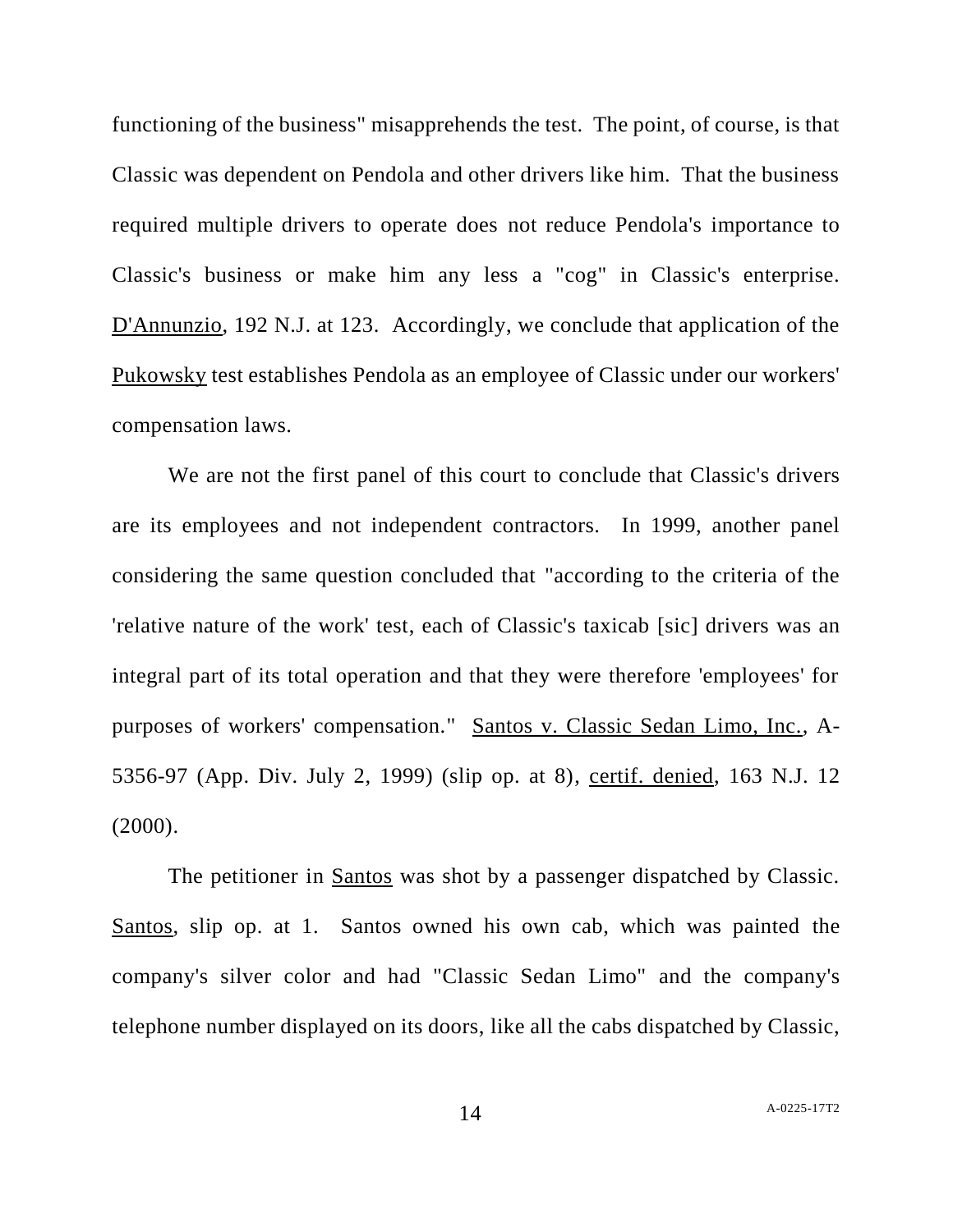in order "to convey the impression that they were a fleet of taxis operated by a single company." Id. at 2. We explained how the service worked as follows:

> Classic placed a listing for taxi services in the telephone yellow pages, and perhaps elsewhere, advertising the availability of its taxis. Classic maintained a dispatcher who received customers' calls for taxis and undertook to broadcast each call to whomever of its nearby drivers had been waiting the longest since his last fare. To receive these calls, each driver was required to purchase a prescribed radio from Classic. Classic's drivers were permitted to accept only passengers assigned to them by the dispatcher.

## [Ibid.]

We noted the company maintained an extensive set of rules, which it enforced by "suspending" drivers who violated them. Id. at 3. We explained that "[t]he dispatcher would not assign waiting passengers to a suspended driver, thus effectively docking his pay during the period of his suspension." Ibid. We noted Santos owned and paid for his own cab, keeping the fares he collected and paying for "gasoline, repairs, insurance, and a fee of \$150 a week to Classic," making him "financially dependent on his affiliation" with the company. Id. at 3-4.

We found Santos' relationship with Classic satisfied both the "right to control" test as well as the "relative nature of the work" test, finding "Classic possessed and exercised the power to control Santos in his performance of his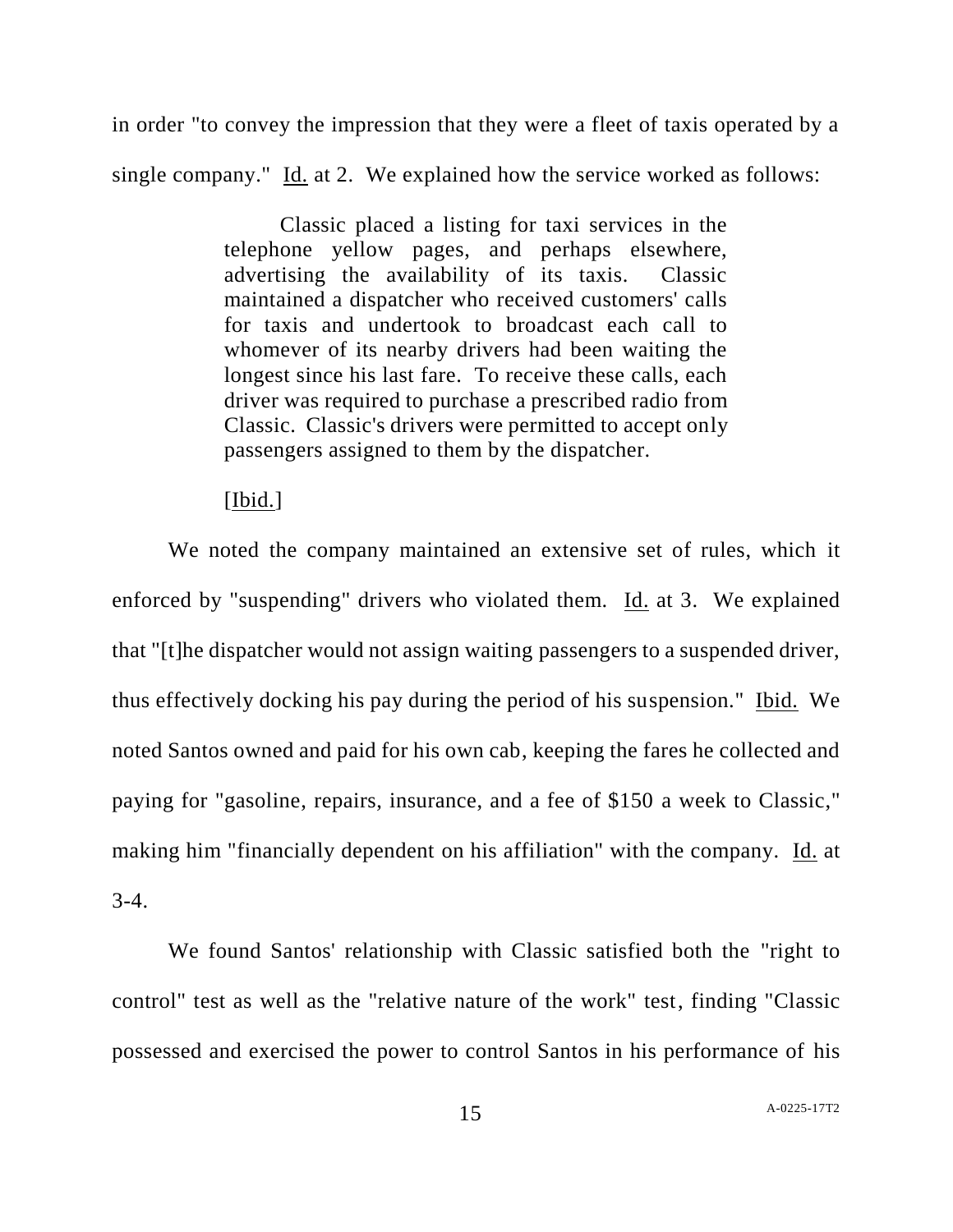work," and that he was "economically dependent on Classic." Id. at 5-6. We specifically rejected the judge of compensation's finding "that Classic is 'in the business of soliciting fares for the owners of the cabs,'" noting the judge also observed "that Classic was 'holding [itself] out to the public as . . . a safe[,] reliable source of transportation' and that it was important for the drivers to maintain uniform standards and discipline to assure that the 'overall operation functioned.'" Id. at 8. We found those "observations show that Classic was in the business of providing transportation, not merely dispatching. There would be no customers to dispatch in return for the owner-drivers' weekly payments if steps were not taken to assure that the total enterprise provided satisfactory service to the public." Ibid. We thus concluded "that according to the criteria of the 'relative nature of the work' test, each of Classic's taxicab drivers was an integral part of its total operation and that they were therefore 'employees' for purposes of workers' compensation," thereby reversing the contrary finding of the compensation judge. Id. at 8-9.

In its brief and at oral argument, Classic made no attempt to explain why our prior opinion is no longer binding on the company. See Raymond v. N.J. State Parole Bd., 221 N.J. Super. 381, 384 n.1 (App. Div. 1987) (noting that "[w]hile an unpublished opinion does not have stare decisis effect, it is